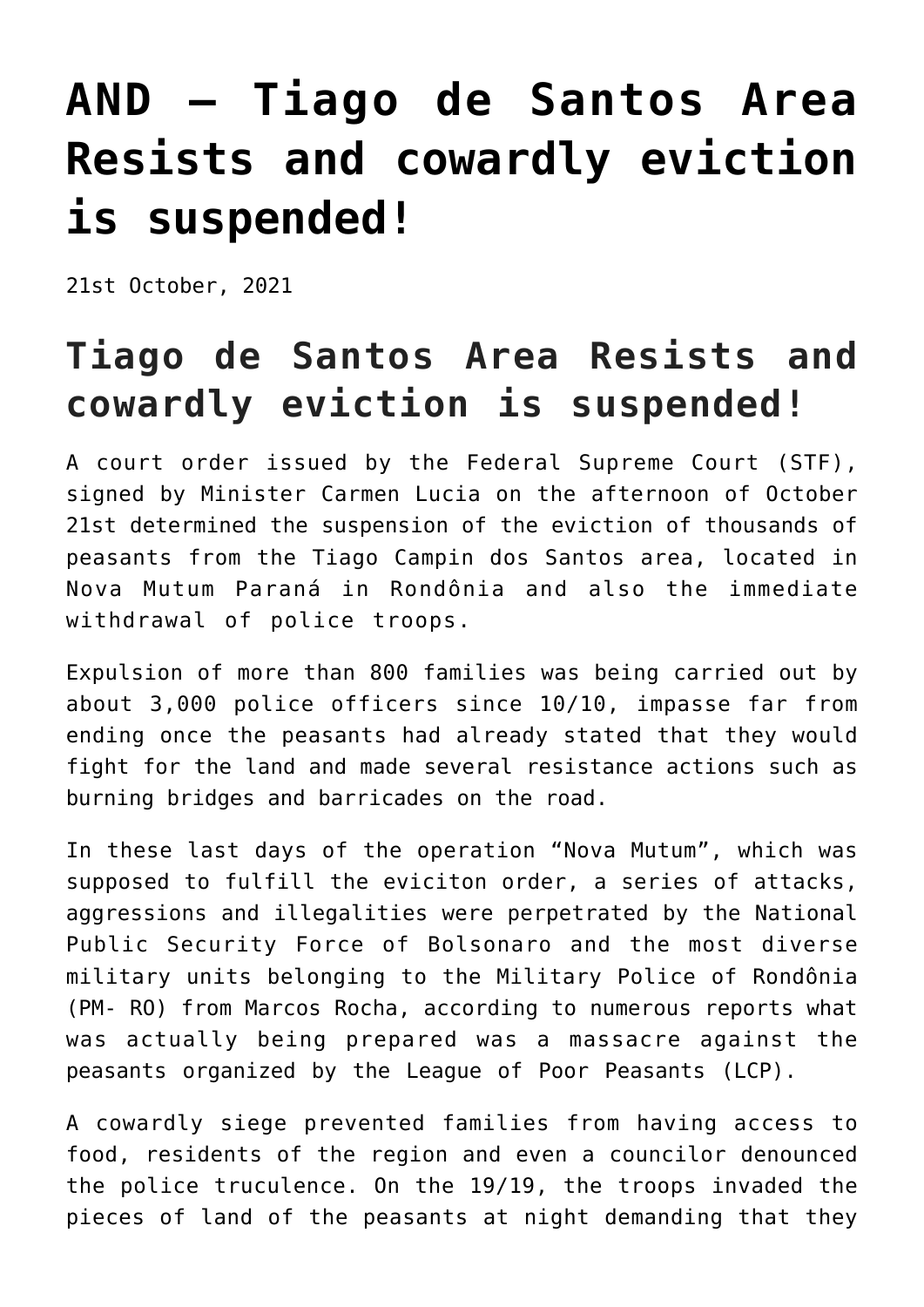should leave, without a justice officer being present. However, families kept mobilizing and even the part of the peasants who were concretely evicted during the illegal action, were not intimidated and held a meeting on the place to denounce the atrocities promoted by the troops and organize the lives of the masses gathered by requiring access to groceries and health care.

## **Disrespecting the resolution, troops follow with illegal siege**

The Brazilian Association of Lawyers of the People (ABRAPO) along with several entities repudiate and denounce the continuation of the operation war against the peasants even before the resolution of the STF on the suspension of the eviction and withdrawal of the police contingent.

The organizations make a call to the partidaries in the struggle for land to demand the end of the "arbritary, truculent and illegal" operation, denouncing it through the mediums listed at the end of the matter.

In a note emitted by the Popular Assembly (AP) of the Areas Tiago Campin dos Santos and Ademar Ferreira, still on 02/10, families have already affirmed: "We make clear, once again, that we will not leave here, these lands are of the people and we will fight for them."

**A Nova Democracia (AND)** keeps carrying out the coverage of the conflicts with exclusive contents sent directly by the peasants of the region of Rondônia.

Links to report: Court of Justice / RO: presidencia@tjro.jus.br; jsg@tjro.jus.br Military Police / RO: pmro.cecoms@gmail Public Prosecutor's Office / RO: ombudoria@mpro.mp.br Attorney General / RO: pgj@mpro.mp.br